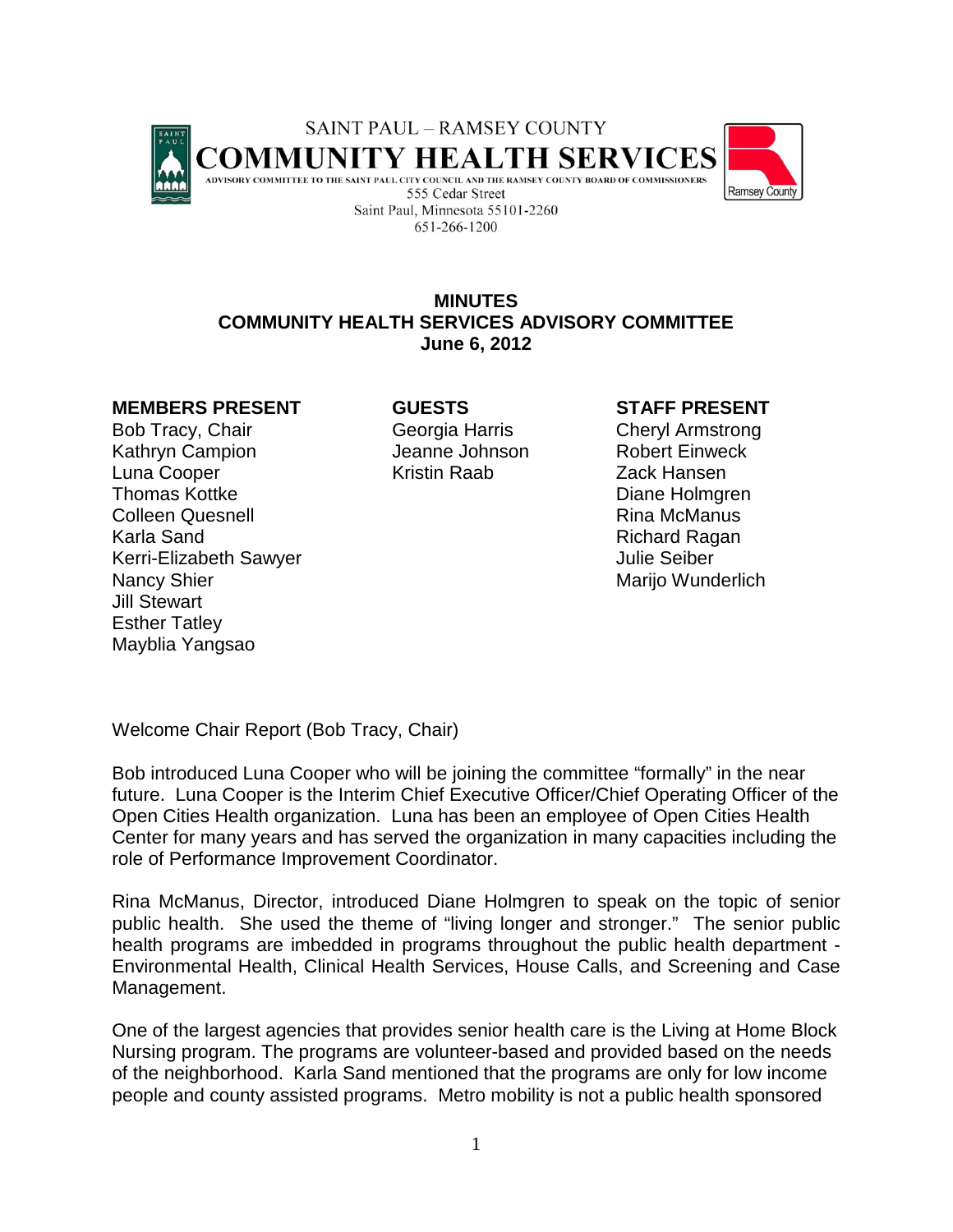program. Long-term care consultants determine if people return to or stay in their communities. There are fewer services for people who do not qualify for Medical Assistance. All services have limitations. Esther Tatley testified that the elder waiver program was effective for those individuals that would qualify. Services don't come easily to those individuals just over the poverty line.

Diane mentioned that her team screens about 3,000 clients each year and about 2/3rds are adults and people on Medical Assistance. She stated that they work diligently to find services for the clients they serve. Karla is concerned about individuals who have needs that are non-MA eligible.

Bob mentioned that as the Chairperson, he would make sure that senior issues are integral to all future discussion topics. He realizes that barriers to service are not always financial.

Zack Hansen, Director of Environmental Health, introduced the topic of Air Quality and Extreme Heat Events. He introduced the two speakers from the Minnesota Department of Health, Jeanne Johnson, PhD, who addressed the topic of poor air quality events and Kristin Raab who spoke about Extreme Heat Events and Response.

Jeanne Johnson addressed the topic of fine particle pollution or PM2.5. These particles can cause a pyramid of health effects from lung function changes to death. Air pollution controls have resulted in better health and an increase in life expectancy. The segments of the population most susceptible to the adverse affects of air pollutions are increasing with an aging population. The air quality report card from the American Lung Association that gave Ramsey County a low grade was as the result of several unhealthy air days. The Minnesota Department of Health conducts research and found associations in the Minneapolis-St. Paul metropolitan area between PM2.5 and respiratory hospitalizations. Air pollution affects health even at low levels. Air pollution affects the entire population. All regions of MN experience poor air quality days (including Ely during forest fires) but MN has been making improvements in air quality.

Kristin Raab addressed the topic of Extreme Heat Events and Response. Extreme heat events are linked to increased rates of emergency department visits, hospitalizations and deaths. Winter temperatures have been rising about twice as fast as annual average temperatures. Since the early 1980's, the temperature has risen slightly over 1 degree F in southern Minnesota and a little over 2 degrees F in northern Minnesota. Heat related illnesses include the following: hyperventilation, heat rash, heat exhaustion, heat edema, heat stroke and death. Heat aggravates existing health conditions increasing stress on organs. The very young and very old, persons with chronic disease and who are on medications are vulnerable populations. The strategies to prevent morbidity and mortality include: awareness education, identifying vulnerable populations, activation of a heat – hot line, designate community cooling centers, and suspension of utility (air conditioning) shut offs. Every heat-related illness and death is preventable.